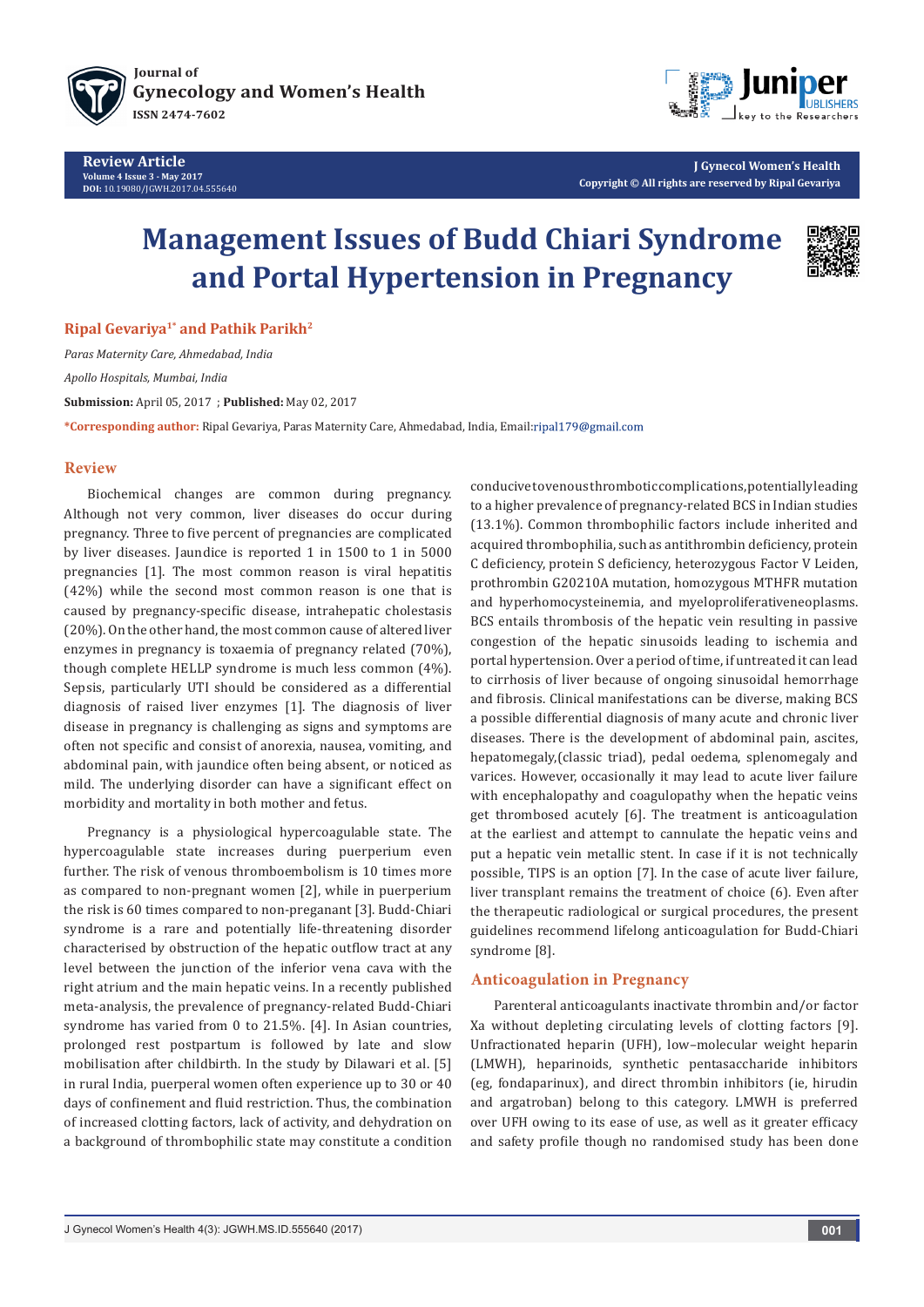[10]. If possible, warfarin therapy should be avoided during pregnancy [11] If warfarin therapy is essential, it should be avoided at least during the first trimester (because of teratogenicity) and from about 2 to 4 weeks before delivery to reduce the risk of hemorrhagic complications. The safety and efficacy of rivaroxaban or dabigatran in pregnancy have not been established.

## **Transjugular Intrahepatic Portosystemics Hunts in Pregnancy**

Transjugular Intrahepatic Portosystemic Shunt or TIPS is a radiological procedure in which an expandable metallic stent is put between the branch of the portal vein and hepatic vein. This bypasses the sinusoids and can relieve portal hypertension. It has been an established treatment for refractory variceal bleed and refractory as cites. However, in the last decade, it has also become a standard treatment option in Budd-Chiari syndrome to bypass the obstruction when a direct hepatic vein stent in the obstructed hepatic vein could not be placed or have failed. However, it entails significant radiation. TIPS during pregnancy have been used for life-threatening conditions like variceal bleed in the past [12] However, there is not enough evidence for its use in Budd-Chiari syndrome in pregnancy. A recent case series from the US, though have documented its safety [13].

## **Chronic Liver Disease and Portal Hypertension in Pregnancy**

It is uncommon for patients with cirrhosis to become pregnant. Portal hypertension could be due to underlying cirrhosis or even non-cirrhotic portal hypertension. Portal hypertension is an important issue in pregnancy as it increases the risk of hepatic de compensation, variceal haemorrhage, splenic artery aneurysm, uterine haemorrhage and an overall increase in mortality. In a study published by Abdel Aziz M [14] which included 339 cirrhotic women, maternal mortality was 1.8% and fetal mortality was 5.2% overall. Gestational hypertension, placental abruption and uterovaginal haemorrhage were more common in patients with cirrhosis; their infants had higher rates of prematurity and growth restriction. Hepatic de compensation occurred in 15%, including as cites in 11% and variceal haemorrhage in 5%. In women with de compensation, maternal and fetal mortality were 6 and 12% respectively. The risk of caesarian section was higher with an odds ratio of 1.41.

As cites is not very common in pregnancy as raised intra abdominal pressure prevents extravasation from splanchnic vessels. But if as cites does occur, the treatment remains the same as in non-pregnant patients. Patients are to be started on diuretics and salt restriction. Both the commonly used diuretics, Frusemide and Spironolactone are FDA category C drugs. Similarly, hepatic encephalopathy can be treated as in non-pregnant women with lactulose/lactitol (Category B) and rifaximin (Category C). Splenic artery aneurysm may occur in patients with portal hypertension with effects of oestrogen. The treatment in case of rupture is emergent radiological embolization or graft placement.

Oesophagal variceal bleeding has been reported in 18% to 32% of pregnant women with cirrhosis and in up to 50% of those with known portal hypertension [15,16]. Among those with preexisting varices, up to 78% will have gastrointestinal bleeding during pregnancy, with a mortality rate between 2% to 6% due to bleeding [17]. Variceal bleeding most commonly occurs during the second and third trimesters when maternal blood volume is maximally expanded and the larger fetus causes increased compression of the inferior vena cava and collateral vasculature. Endoscopic variceal ligation (EVL) remains the mainstay of treatment. Band ligation should be preferred during pregnancy because sclerosant therapy is considered to have higher complications rate and required a greater number of sessions. Octreotide is a category B drug and may be used for acute variceal bleed. Terlipressin/somatostatin is avoided as it increases the foetal complications. TIPS have been tried and reported in previous studies to be effective and the radiation dose was believed to be safe [13]. Non-selective beta blockers are category C and in patients with a history of variceal bleed, the benefits outweigh the risks for its use [18]. The risk of variceal bleeding is increased at the time of delivery because of the need for repetitive Valsalvamanoeuvre. No randomised controlled trials have been performed to support prophylactic caesarian section in these patients though it has been suggested by few experts. A special effort should be made to shorten the second stage of labour by assisted delivery and to decrease the straining as it may precipitate variceal bleed. The caesarian section is justified only for obstetric indications.

To conclude Pregnancy is a hyper coagulable state and symptoms of abdominal pain and pedal oedema, although nonspecific, should not be ignored. Ultrasound with doppler should be carried out for all patients with as cites. Anticoagulation and diuretics can be administered in pregnant women considering the risk-benefit ratio. Liver specialist opinion should be sought at the earliest for early diagnosis and management as a delay may be associated with maternal and fetal morbidity and mortality. Radiological interventions may be offered to the patient with Budd-Chiari syndrome when benefits outweigh the risk of radiation exposure.

## **References**

- 1. [Chng CL, Morgan M, Hainsworth I, Kingham JG \(2002\) Prospective](https://www.ncbi.nlm.nih.gov/pubmed/12427793)  [study of liver dysfunction in pregnancy in Southwest Wales. Gut 51\(6\):](https://www.ncbi.nlm.nih.gov/pubmed/12427793)  [876-880.](https://www.ncbi.nlm.nih.gov/pubmed/12427793)
- 2. [Ray JG, Chan WS \(1999\) Deep vein thrombosis during pregnancy and](https://www.ncbi.nlm.nih.gov/pubmed/10198931)  [the puerperium: a meta-analysis of the period of risk and the leg of](https://www.ncbi.nlm.nih.gov/pubmed/10198931)  [presentation. Obstetrical and Gynecological Survey 54\(4\): 265-271.](https://www.ncbi.nlm.nih.gov/pubmed/10198931)
- 3. [Mahmoodi BK, Brouwer JLP, Ten Kate MK \(2010\) A prospective](https://www.ncbi.nlm.nih.gov/pubmed/20230415)  [cohort study on the absolute risks of venous thromboembolism and](https://www.ncbi.nlm.nih.gov/pubmed/20230415)  [predictive value of screening asymptomatic relatives of patients with](https://www.ncbi.nlm.nih.gov/pubmed/20230415)  [hereditary deficiencies of protein S, protein C or antithrombin. Journal](https://www.ncbi.nlm.nih.gov/pubmed/20230415)  [of Thrombosis and Haemostasis 8\(6\): 1193-1200.](https://www.ncbi.nlm.nih.gov/pubmed/20230415)